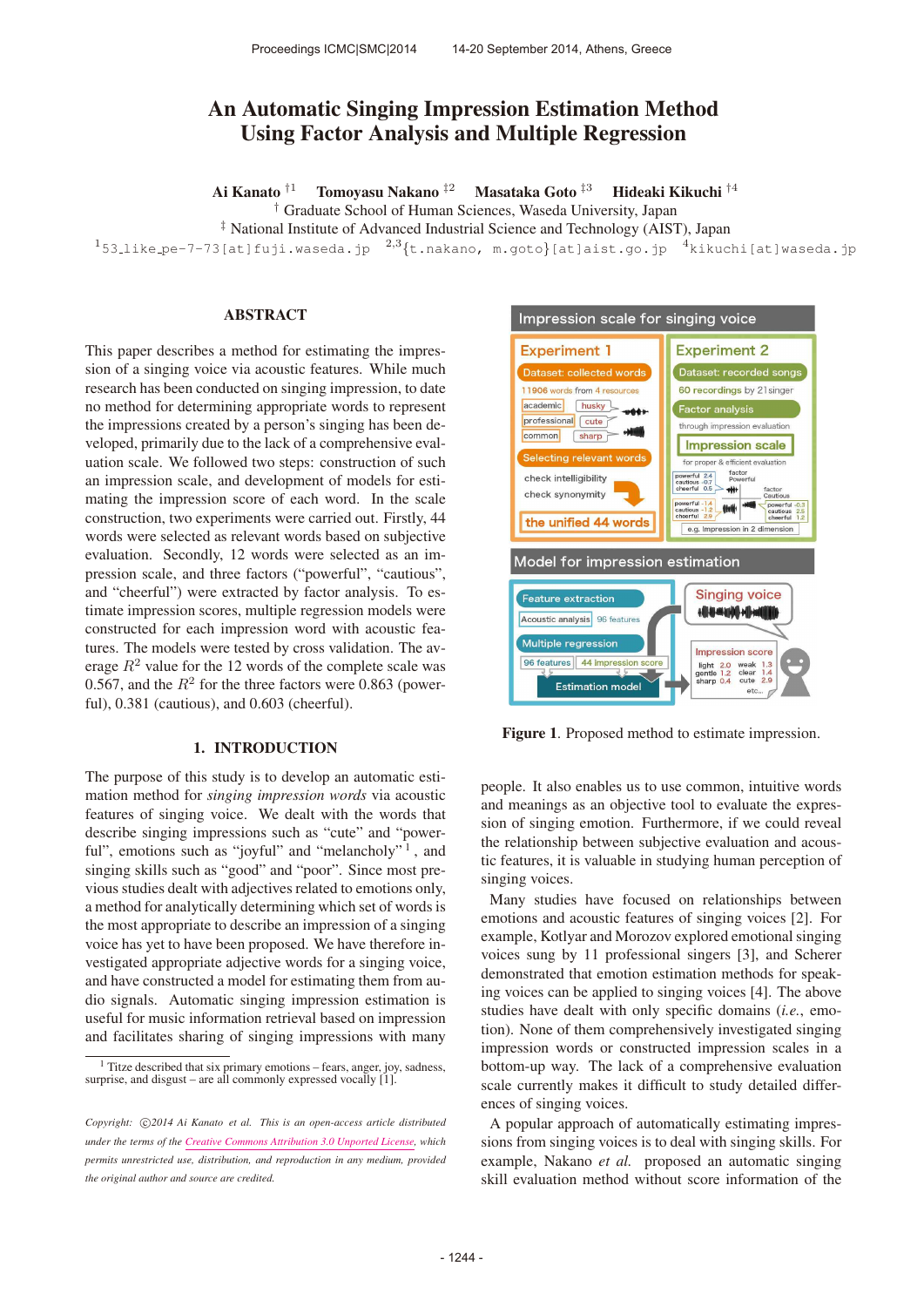sung melody [5], and Tsi and Lee proposed an automatic singing evaluation system for Karaoke performances based on similarity computing between a user's singing voice and its original vocal which is estimated by using Karaoke track and the spectral subtraction method [6]. On the other hand, Daido worked on automatic estimation of singing enthusiasm [7]. However, emotion estimation is mostly investigated in speaking voices. For example, Luengo's research revealed that the spectral envelope features outperform prosody in an automatic emotion identification test [8], and Vlasenko showed that spectral formants are effective for estimating emotions [9].

Due to the lack of studies on scale construction of comprehensive impression of a singing voice, most previous studies tended to estimate the strength of a specific impression without selecting a proper set of impressions. This paper therefore presents a method of automatic impression estimation using factor analysis and multiple regression techniques. Our target genre is Japanese popular music sung by amateur female singers.

The remainder of this paper is structured as follows. In section 2, we explain the process of impression scale constructing. An impression scale was consequently constructed by factor analysis using the results of subjective evaluation. In section 3, we describe our estimation model constructed by multiple regression analysis. In section 4, we summarize the key points in this paper.

As an application example, we developed an automatic estimation system that outputs five words with high and low scores from 44 words. A website with song samples and estimation results obtained from the proposed method can be found at [http://shower.human.waseda.](http://shower.human.waseda.ac.jp/%7ekanato/icmc-smc2014/) [ac.jp/%7ekanato/icmc-smc2014/](http://shower.human.waseda.ac.jp/%7ekanato/icmc-smc2014/))

## 2. IMPRESSION SCALE FOR SINGING VOICE

We define the "impression of a singing voice" as a subjective sense felt upon hearing the singing voice. We deal with impressions caused by vocal expressions, such as voice quality, vocalization, and pitch control. To focus on these elements, the song with a fixed melody, lyrics, key, and tempo was used for constructing our impression scale.

Singing skill is one particular example of the impression of a singing voice. Since the purpose of this study is to deal with impressions that are independent of singing skill, we do not deal with words that are directly used to evaluate singing skill, such as "skillful" and "good high tone voice."

The impression words should be easily understood and used by non-experts. We therefore avoid technical terms such as "vibrato" and "soprano" and inappropriate terms such as "inorganic" and "stateless," keeping only words with high intelligibility for singing voices. In addition, we reduce the number of synonyms such as "strong" and "powerful" to reduce the burden of evaluation by a human subject and make the *unified word set* that includes proper words to describe singing impression.

| resource                     | token | type             |
|------------------------------|-------|------------------|
| 1 Previous research [10, 11] | 180   | $\overline{162}$ |
| 2 CD review                  | 699   | 372              |
| 3 Twitter                    | 10000 | 294              |
| 4 Video sharing site         | 1026  | 232              |
| total number of words        | 11905 | 898              |

Table 1. Number of collected words.

## 2.1 Method

We carried out two experiments as follows. In experiment 1 (see 2.2), we collected various words and investigated their intelligibility and synonymity by subjective evaluation. In experiment 2 (2.3), we conducted subjective evaluation for singing voice, and factor analysis to reveal the factor in impression evaluation for singing voice.

In this section's investigations, all human subjects were Japanese college students, ages 20 to 24.

## 2.2 Experiment 1: Construct the unified word set for describing impressions of singing voices

We collected various words and conducted two experiments to select appropriate words to describe an impression of singing voice.

## *2.2.1 Dataset: The words describing impression of singing voice*

To construct a reliable and valid scale, we collected various words that could be used to describe an impression of a singing voice. A total of 11,905 descriptive words were collected from four resources based on reasons for collecting important words in academic (1), professional (2), and common (3,4) usage. The number of collected words are described in Table 1.

- Previous research Words were taken from two previous studies, which consisted of words from an affective value scale of music [10] and an impression scale in terms of the moods of classical music [11].
- CD review We investigated 350 reviews of the Japanese popular music on the Web (RO69: [http://ro69.](http://ro69.jp/)  $jp/$  $jp/$ ) within a two year period (June. 1st,  $2010 - May$ . 31st, 2012) and extracted words that might represent the impression of a singing voice.
- **Twitter** Words ending with " $-i$ " and " $-na$ " which are special features of Japanese adjectives, were automatically searched on Twitter (<http://twitter.com/>) for about one month (Aug 1st, 2012–Aug 28th, 2012) under various conditions (300 tweets each weekday, 500 tweets during the weekend).
- Video sharing site We extracted relevant words from comments written by listeners on the most popular Japanese video sharing service NicoNico ([http:](http://www.nicovideo.jp/) /[/www.nicovideo.jp/](http://www.nicovideo.jp/)), searching for the term "utatte-mita" (rough translation: "Me Singing") and taking oldest (including comment of first impression) and latest 2 songs from each of the singers in the top 35 results (19 male and 16 female). 500 comments for each in the latest and earliest videos of each singer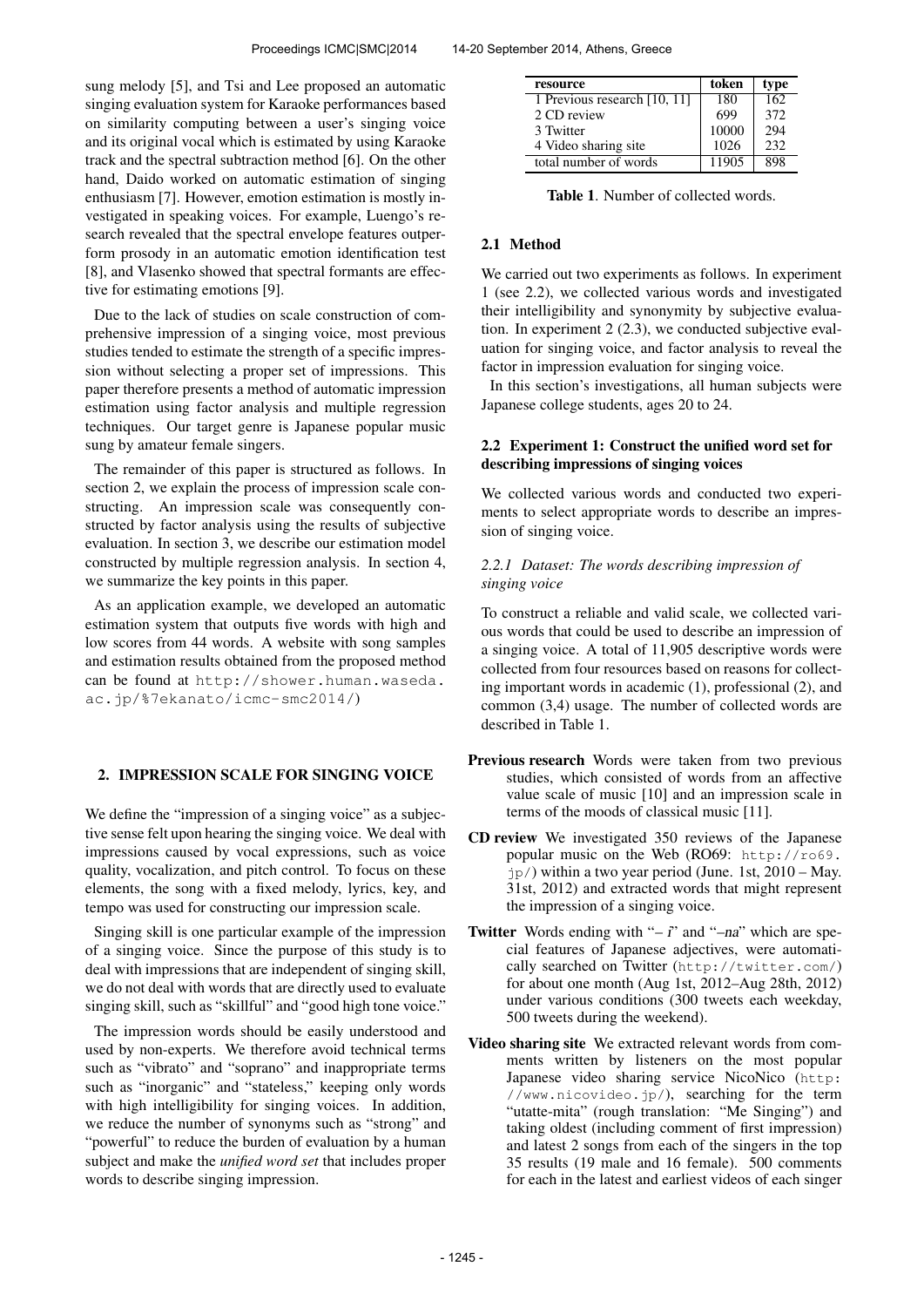#### Proceedings ICMC|SMC|2014 14-20 September 2014, Athens, Greece

| Original Japanese    | English Equivalent  | Original Japanese | English Equivalent  | Original Japanese | English Equivalent |
|----------------------|---------------------|-------------------|---------------------|-------------------|--------------------|
| amai                 | sweet               | (isshou kenmeina) | (enthusiasm)        | seiryou no aru    | powerful           |
| antei shiteiru       | firm, stable        | josei tekina      | womanly             | sensaina          | sensitive          |
| burikko mitaina      | acting cute, lovely | kakkoii           | cool                | shāpuna           | sharp              |
| (chuusei tekina)     | androgynous         | kanashii          | sad                 | shoujo no youna   | like a girl        |
| dansei tekina        | manly               | karoyakana        | light               | shounen no youna  | like a boy         |
| (dosu ga kiiteiru)   | (threatening)       | kawaii            | cute                | shin no aru       | having core        |
| genkina              | active              | kikiyasui         | steady, comfortable | shizukana         | silent, calm       |
| hageshii             | high-pitched        | kimochi yosasouna | frank               | sukitootta        | clear              |
| hana ni kaketa youna | nasal               | kokoro no komotta | cordial             | tokuchou tekina   | characteristic     |
| hasukina             | husky               | komotteiru        | veiled              | ureshisouna       | joyful             |
| hibiki no aru        | ringing, harmonic   | massuguna         | plain, straight     | utsukushii        | beautiful          |
| (huanteina)          | (unstable)          | mujakina          | ingenuous, innocent | (youkina)         | (cheerful)         |
| (hurueteiru)         | (vibrating)         | (nobiyakana)      | (relaxed)           | yasashii          | gentle             |
| ikioi ga aru         | spirited            | ochitsuki no aru  | calm, careful       | yowai             | weak               |
| iroke no aru         | amorous, sexy       | (sawayakana)      | (fresh)             |                   |                    |

Table 2. The unified word set for describing an impression of a singing voice (44 words) in experiment 1: parentheses indicate that a word was excluded from the factor analysis (2.3.3).

were then scanned manually for appropriate adjectives, resulting in 70 videos in total.

We selected 898 words from the 11,905 candidates by removing duplicates, and furthermore by removing inappropriate words such as proper nouns, resulting in 590 words which then went under an intelligibility check.

## *2.2.2 Intelligibility evaluation*

We asked 20 human subjects to evaluate intelligibility, by classifying each word into one of two categories: "appropriate to describe the sung voice" and "not appropriate to describe the sung voice". Through this procedure, we reduced the number of words in our lexicon from 590 to 64 (examples of removed words include: "wet," "sturdy," and "flexible").

#### *2.2.3 Synonymity evaluation*

We then asked 10 human subjects to extract similar pairs in a round robin of 2016 pairs (=  $64 \times (64 - 1)/2$ ). From this, we found that 562 pairs of words were judged similar by more than 3 human subjects. These pairs were then used in a synonymity evaluation using a 7-point grade (1: not similar to 7: very similar) by 10 participants. As a result, pairs having high synonymity were unified (meaning one word was selected as most appropriate from a group of similar words; *e.g.*, "pure" and "pellucid" were discarded in favor of "clear") and the number of words was reduced from 64 to 44. We used these words as the unified word set for describing an impression of a singing voice.

### *2.2.4 Result*

The unified word set of 44 words is shown in Table 2. The words from the evaluation results are naturally in Japanese (*e.g.*, "amai"), but Table 2 also shows an English translation (*e.g.*, "sweet"). Furthermore, we added three words ("likeability," "skillful", and "good match for melody/lyrics") to enable posterior investigations (see 2.3.2, 3) since these words are frequently observed in our word collecting methods (2.2.1) and important words for expressing a singing impression.



Figure 2. An original song used at the experiment 2.

### 2.3 Experiment 2: Construct an impression scale

We conducted subjective evaluation for singing voice, and factor analysis to reveal the factor in impression evaluation for singing voice.

## *2.3.1 Dataset: Recordings of the fixed song by various voices*

To assess how well our chosen words correlated with sung audio, we asked 21 amateur singers (female university students aged 20–24 with various levels of experience) to sing a song in different styles. Rather than using an existing song, we composed an original piece to reduce possible bias in the evaluation (see 2.3.2). The singers were asked to sing in 7 styles, 1: in modal register, 2: head register, 3: expressively, 4: flatly (non-expressively), 5: sing as well as you can, 6: in a relaxed way and 7: in the style of a popular singer of their choice. The instructions to the singers were intentionally left somewhat ambiguous as the purpose was simply to collect different singing styles with a fixed lyrics, tempo and melody.

Based on the author's subjective evaluation, singing voices that showed no difference in impression were removed from the  $147(= 21 \times 7)$  recordings to reduce the participants' burden in the following experiments (2.3.2). In total, 60 recordings were selected for use in the experiment.

Note that throughout this paper, all singing samples were monaural recordings of solo vocal digitized at 16 bits / 44.1 kHz.

#### *2.3.2 Impression evaluation for a singing voice*

In this experiment, 19 participants were asked to rate, on a 7-point scale (1: not appropriate–7: very appropriate) the appropriateness of each of our unified word set (44 words), with three additional words/phrases: likeability, skillful,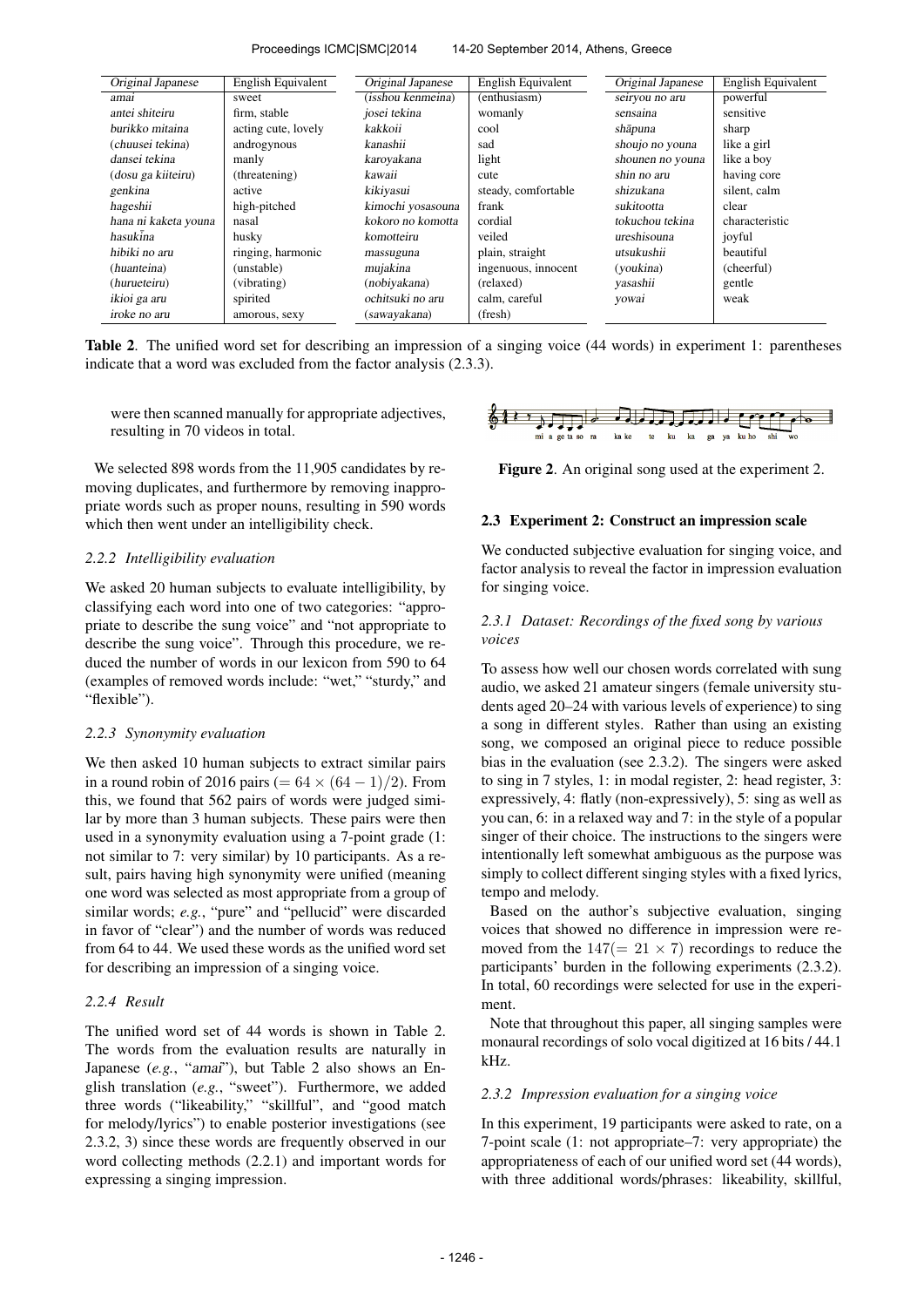| Word of scale            |                  |            | <b>Factor of scale</b> |          |          |  |  |
|--------------------------|------------------|------------|------------------------|----------|----------|--|--|
|                          | Original         | English    | hakuryokusei           | teineisa | akarusa  |  |  |
|                          | Japanese         | Equivalent | powerful               | cautious | cheerful |  |  |
| 1                        | ikioi ga aru     | spirited   | 0.932                  | 0.044    | 0.024    |  |  |
| 2                        | seiryou no aru   | powerful   | 0.917                  | 0.188    | $-0.192$ |  |  |
| 3                        | yowai            | weak       | $-0.898$               | 0.023    | $-0.008$ |  |  |
| 4                        | shizukana        | silent     | $-0.752$               | 0.466    | $-0.166$ |  |  |
| 5                        | kikiyasui        | steady     | 0.146                  | 1.001    | 0.271    |  |  |
| 6                        | sukitootta       | clear      | $-0.127$               | 0.886    | 0.236    |  |  |
| 7                        | ochitsuki no aru | calm       | $-0.286$               | 0.775    | $-0.232$ |  |  |
| 8                        | hibiki no aru    | ringing    | 0.387                  | 0.756    | $-0.161$ |  |  |
| 9                        | ureshisouna      | joyful     | 0.246                  | 0.092    | 0.923    |  |  |
| 10                       | karoyakana       | lightly    | $-0.037$               | 0.358    | 0.854    |  |  |
| 11                       | kawaii           | cute       | $-0.286$               | 0.145    | 0.830    |  |  |
| 12                       | mujakina         | ingenuous  | $-0.085$               | $-0.359$ | 0.777    |  |  |
| Contribution ratio       |                  |            | 0.292                  | 0.292    | 0.262    |  |  |
| Cronbach's $\alpha$ [12] |                  |            | 0.926                  | 0.893    | 0.877    |  |  |

Table 3. Singing impression scale (12 words) in experiment 2: Each value in the "Factor of scale" columns indicates the factor loadings.

good match for melody/lyrics, for each of the 60 recordings. The subjects were free to listen to the melodies as many times as they liked. According to the result, we selected appropriate  $36 (= 44 - 8)$  words for next factor analysis (after removing words with low correlation in human subjects for its commonality in evaluation, and high correlation in each of word for its synonymity).

### *2.3.3 Factor analysis with impression scores*

Factor analysis was applied with 36 words using a maximum likelihood method and promax rotation, and the number of factors was determined by the scree test. The analysis was repeated with words incrementally removed until all factor loadings were less than 0.35.

## *2.3.4 Results*

We select 12 words as an impression scale for a singing voice (the accumulated contribution ratio equaled 0.846) and named three factors to score words on: "powerful" (hakuryokusei), "cautious" (teineisa), and "cheerful" (akarusa) (Table 3). These factors were expressed by summing the score of words that had high factor loadings.

Figure 3 shows each factor loading for the 12 words for each pair of the three factors.

The correlation of each factor is as follows: "powerful" and "cautious" is 0.189, "powerful" and "cheerful" is 0.229, "cautious" and " cheerful" is -0.132. It indicates that these three factors were almost independent.

For each of the three factors, Cronbach's  $\alpha$  [12] (widely used as a measure of scale reliability) had a high value (above 0.85), indicating high internal consistency. The results from each gender were fairly consistent, although the order of each of the three factor's contribution differed, indicating that this scale is effective regardless of the listener's gender.

## 3. MODEL FOR IMPRESSION ESTIMATION

In this section, we explain how we determined effective acoustic features for estimating singing impression words through multiple regression analysis. The acoustic features are extracted without requiring information on the musical



Figure 3. Factor loadings of 12 words (3 factors) in the impression scale are shown. Markers of each factor are colored (blue: "powerful," green: "cautious," red: "cheerful").

score or lyrics, so the model is applicable to a wide variety of songs.

## 3.1 Method

To construct an estimation model to automatically estimate singing voice impression, we carried out experiments as follows: First, we extracted 96 numerical features with acoustic analysis of singing voices. Secondly, multiple regression analysis was conducted with acoustic features and impression scores.

## 3.2 Acoustic features

Acoustic features are extracted from the  $F_0$  (fundamental frequency), spectral envelope (the number of frequency bin is 2048) and aperiodic component estimated using STRAIGHT [13] once per millisecond.

Delta features in this analysis are calculated using the following equation:  $\overline{V}$ 

$$
R(\mathbf{y}) = \frac{\sum_{k=-K}^{K} k \cdot \mathbf{y}_k}{\sum_{k=-K}^{K} k^2}
$$
 (1)

where  $y$  is a feature vector for analysis, n is the length of  $y$ , and  $y$  corresponds to the spectral envelope and  $F0$ throughout this paper.

#### *3.2.1 Spectral Envelope*

The spectral envelope is important in defining the stationary voice quality of the singing voice and has been used in previous research [14]. We used both the linear and log spectral envelope,  $S_{lin}(f, t)$  and  $S_{log}(f, t)$  respectively, at time  $t$  and we extracted the following features ( $f$  is a frequency bin number).

Spectral centroid Spectral centroid is known as a Timbral Texture Feature [15]. This feature for each time  $S_c(t)$ was extracted using equation (2) with  $S_{lin}(f, t)$  and  $S_{\text{log}}(f, t)$ , and calculated mean and variance (4 features total), where  $N$  is the length of the frequency bin.

$$
S_c(t) = \frac{\sum_{f=1}^{N} (f \cdot S_{\text{lin}}|_{\text{log}}(f, t))}{\sum_{f=1}^{N} (S_{\text{lin}}|_{\text{log}}(f, t))}
$$
(2)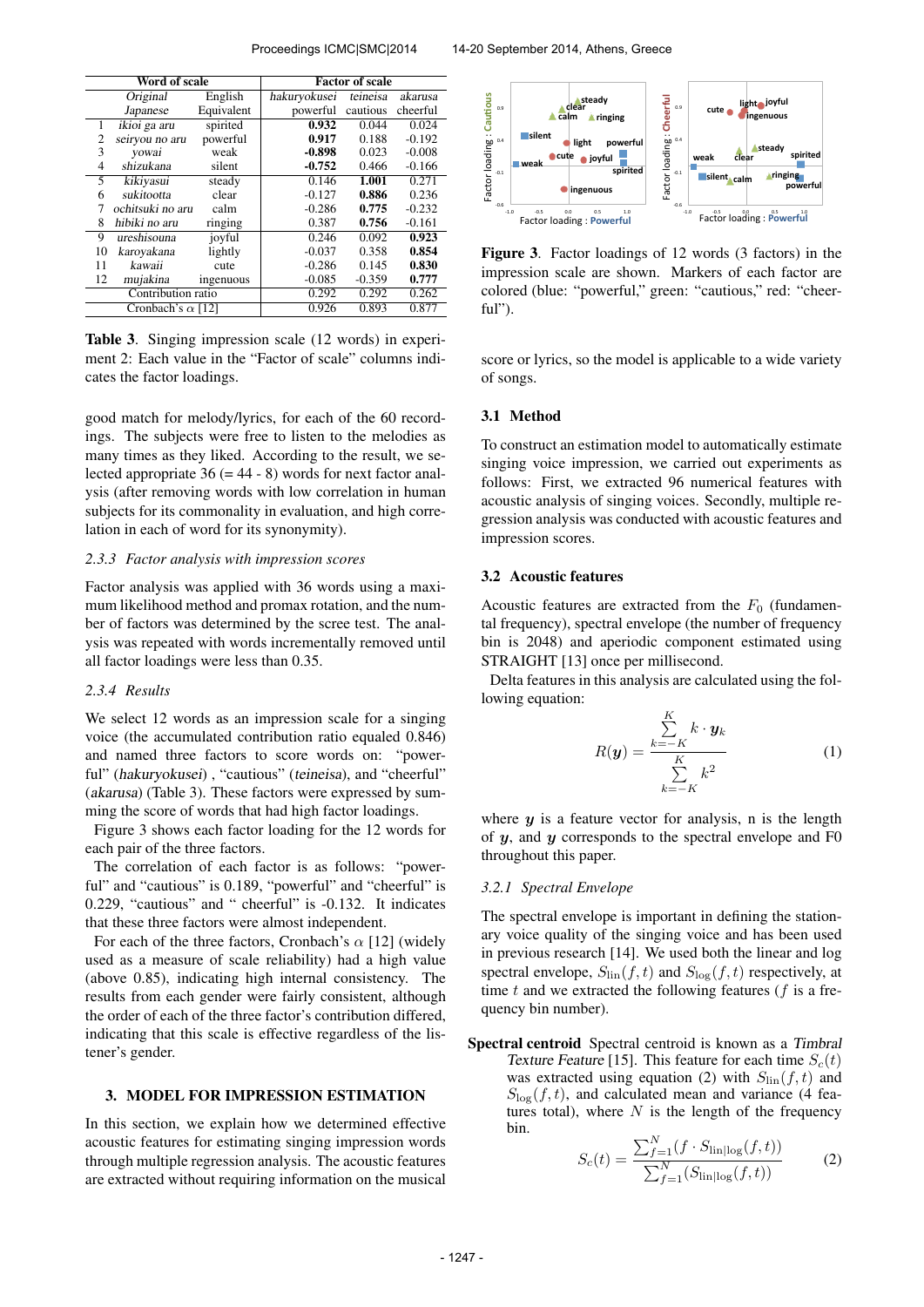- Singer's formant Singer's formant is a feature corresponding to the ringing of singing voice [16]. We calculated this using the power ratio in the range 2-4 kHz compared to the power elsewhere, and calculated its mean and variance (4 features total).
- Harmonic component The strength of spectral amplitude under the  $F_0$  (H1) is a measure of voice breathiness [17]. We calculated the ratio of H1 to H2 (the amplitude of second harmonics) by extracting the amplitude nearest  $F_0$  and  $2 \times F_0$  and the ratio of the sum of power at odd harmonics to that at even harmonics of  $S_{lin}(f, t)$  and  $S_{log}$ . The mean and variance of them were extracted (8 features total).
- Spectral peaks related to formants The spectral envelope includes formants (the spectral peak) and has been shown to be related to the impression made by a singing voice [14]. We picked the peak of the spectral envelope as a feature related to the formant. First, the low level cepstrum (dimensions 1-18) was extracted from the spectral envelope by using inverse Fourier transform to deal with vocal tract characteristics. Next, we picked the first two formants by referring to the bandwidth for each formant  $(F_1 < 900 \text{ Hz} < F_2 <$ 3300Hz), to extract mean and variance of  $F_1(t)$  and  $F_2(t)$  (4 features total).

## *3.2.2 Aperiodic component*

STRAIGHT [13] can estimate the ratio of aperiodic component to power of spectral envelope. The range of value is  $0 - 1.0$ . The higher the value is, the higher the aperiodic component in voice is.

- Aperiodic component We calculated the sum total in the aperiodic component  $A(f, t)$  for each frame and calculated mean and variance (2 features total).
- Aperiodic component tilt We calculated the aperiodic component tilt of different bandwidths (0-6, 0- 22.05kHz) using equation (1) with  $A(f, t)$  substituted for  $y(k)$  for each frame t, and calculated mean and variance for each bandwidth (4 features total).

## *3.2.3 Dynamic feature*

The features described so far are related to the static voice quality of the singing voice. However, the impression made by a singing voice is clearly affected by dynamic changes in the spectral envelope.

- Power fluctuation The power was extracted for each time t with the equation  $P(t) = \sum_{f=1}^{N} (S_{\text{lin}}(f, t))$ :  $\Delta$  P was extracted with equation (1), and mean and variance were calculated (2 features total).
- **Spectral change** We extracted  $\Delta S_{lin|log}(f,t)$  in the time base using equation (1) and calculated the sum total on the frequency axis as a feature under the condition  $\Delta S_{\text{lin}|\text{log}}(t) = \sum_{f=1}^{N} \Delta S_{\text{lin}|\text{log}}(f, t)$ , where N is the frequency bin corresponding to the target maximum

frequency (3kHz and 22.05 kHz) in the spectrum. The mean and variance were calculated in each condition  $(K=1 : 4$  features total,  $K=25$  in two conditions that include boundary or not: 8 features total). In addition, 1024-order DCT (discrete cosine transform) coefficients  $C_{lin|log}$  were extracted and calculated in the same way  $(K=1:4$  features total, K=25:8 features total).

**Formant fluctuation** We extracted fluctuation from  $F_1(t)$ and  $F_2(t)$  on a time basis, using Equation (1) and calculated mean and variance (K=25, 4 features total).

## *3.2.4 Fundamental frequency*

In this paper, frequency values will be referred to by *cents*, which are log-scale frequency values. In the Western temperament, a semitone corresponds to 100 cents. The cent value  $f_{\text{cent}}$  of frequency  $f_{\text{Hz}}$  is given as

$$
f_{\text{cent}} = 1200 \log_2(\frac{f_{\text{Hz}}}{f_c}) + 4800\tag{3}
$$

The middle C  $f_c (= 440 \times 2^{\frac{3}{12}-1} = 261.62 \text{Hz})$  corresponds to 4800 cent. The fundamental frequency is indicated with  $F_0(t)$ , and t means the time base axis.

- Pitch interval accuracy We extracted two kinds of feature referring to the *pitch interval accuracy* (see [5]). The pitch interval accuracy is judged by fitting  $F_0(t)$  to a semitone (100 cent) -width grid (16 features total)
- Vibrato Vibrato is an important feature in the sung voice. We extracted a feature, which refers to the rate, extent and *vibrato likeliness* (see [5]) of the audio. In this paper, we extracted the fluctuation as a vibrato for which the range of  $F_0(t)$  extent is 30-150 cent and  $F_0(t)$  intersects the average  $F_0$  in the area (320 ms) more than five times. We extracted the fluctuation  $f_d(t)$  of  $F_0$ with the following equation and calculated the maximum, average, standard deviation, of each feature of vibrato from  $f_d(t)$  (7 features total),  $F_0(t)$  (7 features total) and the ratio of the vibrato area to the whole area (1 feature).

$$
f_d(t) = F_0(t) - f_l(t)
$$
 (4)

 $f_l(t)$  means  $F_0(t)$  filtered by a lowpass filter with a 5Hz cutoff frequency.

**Pitch fluctuation** Fluctuation in  $F_0$  transitions (for example, preparation and overshooting [18]) are important to deal with regarding  $F_0$ . We extracted the fluctuation  $D(t)$  with equation(1) substituting  $F_0(t)$  for  $y(k)$  for each time point and calculated the mean and variance in the condition K=10, 25, 50 (6 features total).

For  $D(t)$ , we extracted the lower fluctuation area, and the ratio of this area to the whole area (1 feature) resulting in a more stable  $F_0(t)$ .

## 3.3 Multiple regression model to estimate singing impression

We next constructed a model for estimating singing impression using 60 recordings taken from our subjective evaluation (see 2.3.2). The model was constructed through multiple regression analysis with stepwise selection, owing to the large number of variables. The target impressions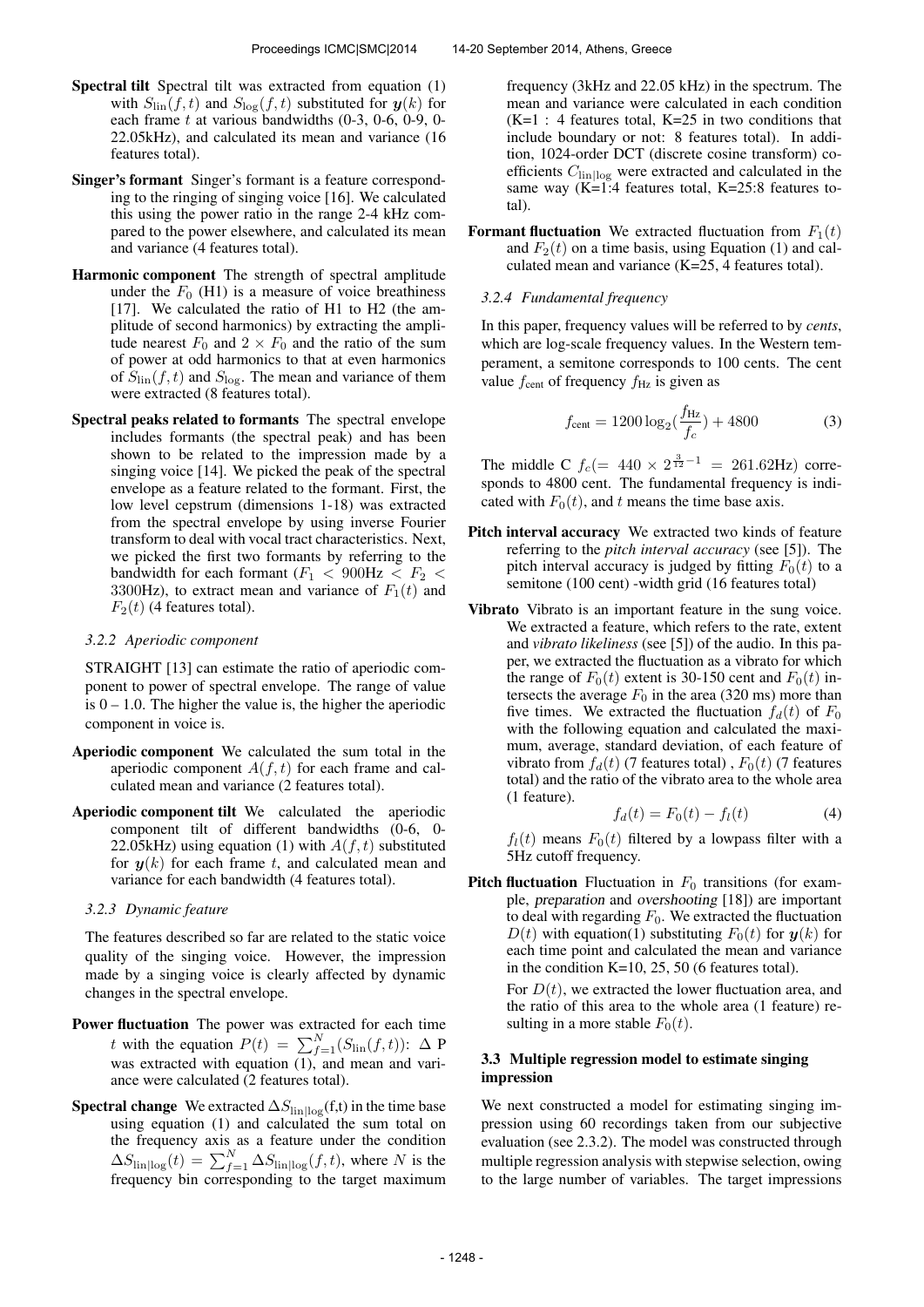| $(A)$ 12 words of impression scale |                | <b>(B)</b> 3 factors of impression scale |                |                | <b>(D)</b> Highest 10 words in unified word set (Table 2) |        |            |             |                     |        |                |             |
|------------------------------------|----------------|------------------------------------------|----------------|----------------|-----------------------------------------------------------|--------|------------|-------------|---------------------|--------|----------------|-------------|
|                                    | word           | closed                                   | L <sub>0</sub> | <b>LOSO</b>    | word                                                      | closed | <b>LOO</b> | LOSO        | word                | closed | L <sub>0</sub> | <b>LOSO</b> |
| $\overline{d}$                     | spirited       | 0.757                                    | 0.726          | 0.727          | Powerful                                                  | 0.880  | 0.863      | 0.863       | powerful            | 0.883  | 0.869          | 0.867       |
|                                    | powerful       | 0.883                                    | 0.869          | 0.867          | Cautious                                                  | 0.481  | 0.416      | 0.381       | high-pitched        | 0.858  | 0.820          | 0.807       |
| 8                                  | weak<br>silent | 0.795<br>0.784                           | 0.764<br>0.745 | 0.766<br>0.749 | Cheerful                                                  | 0.676  | 0.628      | 0.603       | weak                | 0.795  | 0.764          | 0.766       |
|                                    | steady         | 0.335                                    | 0.278          | 0.238          | mean                                                      | 0.679  | 0.636      | 0.616       | desperate           | 0.812  | 0.762          | 0.777       |
| Ľ                                  | clear          | 0.549                                    | 0.483          | 0.447          |                                                           |        |            |             |                     | 0.786  | 0.756          | 0.752       |
| utio                               | calm           | 0.442                                    | 0.391          | 0.363          |                                                           |        |            | silent      | 0.784               | 0.745  | 0.749          |             |
|                                    | ringing        | 0.706                                    | 0.675          | 0.651          | $(C)$ Important words to evaluate singing                 |        |            | like a girl | 0.776               | 0.727  | 0.624          |             |
|                                    | joyful         | 0.359                                    | 0.285          | 0.299          | word                                                      | closed | LOO        | <b>LOSO</b> | spirited            | 0.757  | 0.726          | 0.727       |
| $\overline{t}$                     | light          | 0.496                                    | 0.438          | 0.417          | likeability                                               | 0.401  | 0.339      | 0.281       | gentle              | 0.786  | 0.723          | 0.700       |
|                                    | cute           | 0.739                                    | 0.693          | 0.685          | skillful                                                  | 0.333  | 0.303      | 0.267       | manly               | 0.768  | 0.721          | 0.683       |
| 흉                                  | ingenuous      | 0.675                                    | 0.626          | 0.599          | good match for                                            | 0.346  | 0.266      | 0.210       | mean of<br>44 words | 0.614  | 0.555          | 0.541       |
|                                    | mean           | 0.627                                    | 0.581          | 0.567          | melody/lyrics                                             |        |            |             |                     |        |                |             |

**Table 4.** Multiple regression analysis  $\hat{R}^2$  values: the higher  $\hat{R}^2$  is, the more accurate the model. LOO means leave-one-out, and LOSO means leave-one-singer-out cross validation.

were 15 impressions (the 12 words and 3 factors shown in Table 3).

In addition, a model using the words considered important to a singing evaluation "likeability", "skillful", "good match for melody/lyrics" and a  $32 (=44 - 12)$  word model were also constructed to provide a basis for comparison with respect to impression construction.

#### *3.3.1 Dataset preparation*

This analysis was conducted with acoustic features and impression scores of 60 recordings. To prevent the increasing risk of multi-collinearity [19], which can degrade a model's stability in multiple regression analysis, we removed 17 acoustic features whose correlation coefficients with respect to each other exceeded 0.9.

After this preprocessing, we dealt with a standardized impression score as an independent variable and the standardized 79 acoustic features as the dependent variables. The impression score for each word was scored by subjective evaluation (2.3.2), and 3-factor scores were calculated using the sum of scores for related words having high factor loadings for a specific factor.

## *3.3.2 Model construction*

We applied multiple regression analysis with step-wise selection of 79 acoustic features for each impression. To construct a reliable model, we used equation  $\tilde{V}_i = 1/(1 - R_i^2)$ to calculate the variance inflation factor (VIF), which is a measure of the risk of multi-collinearity caused by variables being highly correlated with other variables, for each variable in the regression model.  $i$  is the number of variables in the model, and  $R_i^2$  is calculated by multiple regression with variable  $i$  as a dependent variable and all other variables independent. If any of the variables had a large  $V_i$ , greater than 10.0, the feature was removed and  $V_i$  was again calculated. The average number of independent variables for each model was 6.61.

## *3.3.3 Evaluation of the model*

To confirm the accuracy of the model, we calculated the adjusted R-square  $\hat{R}^2$  (the coefficient of determination) calculated via sum of squares with residual error of observed variable and estimated value, divided by difference of observed variable and averaged (see equation 5) in the 60 recordings: The member of an equation  $R^2$ , to prevent overestimation caused by large number of independent variables. N means the number of sample, and P means the number of variables in the model.

$$
\hat{R}^{2} = 1 - \frac{\sum_{n=1}^{N} (y_{n} - \hat{y}_{n})^{2} / (N - P - 1)}{\sum_{n=1}^{N} (y_{n} - m)^{2} / (N - 1)}
$$
(5)

Furthermore, we used leave-one-out cross-validation (LOOCV) and K-fold cross-validation for each singer (*i.e.*, leave-one-singer-out cross validation (LOSOCV), K=21, where the average number of training samples was 57.14). For this test, the more closely the results are clustered, the higher the model's accuracy is.

## *3.3.4 Result of model construction*

Table 4 shows  $\hat{R}^2$  for the closed dataset and the crossvalidation results for each model. In the unified word set,  $\hat{R}^2$  of the LOSO cross-validation for "powerful" and "high-pitched" both exceeded 0.8; in addition, 9 of 44 words had values greater than 0.7, and 18 of 44 words had value greater than 0.6. This indicates that these models can estimate an impression score with high accuracy.

### 3.4 Discussion

First, we describe the relation between 3 factors and features, and secondly describe important features to estimate various impression.

### *3.4.1 3 factors and features*

Table 5 shows all features related to the 3 factors' estimation and the PRC (Partial Regression Coefficient). The features of these are almost independent of each factor except "spectral tilt (0-6kHz)". Referring to the correlation of 3 factor (2.3.4), the correlation between each factor was low, meaning it is natural that the features related to these factors are almost independent. In addition, it is important that all factors be related to the static and dynamic features.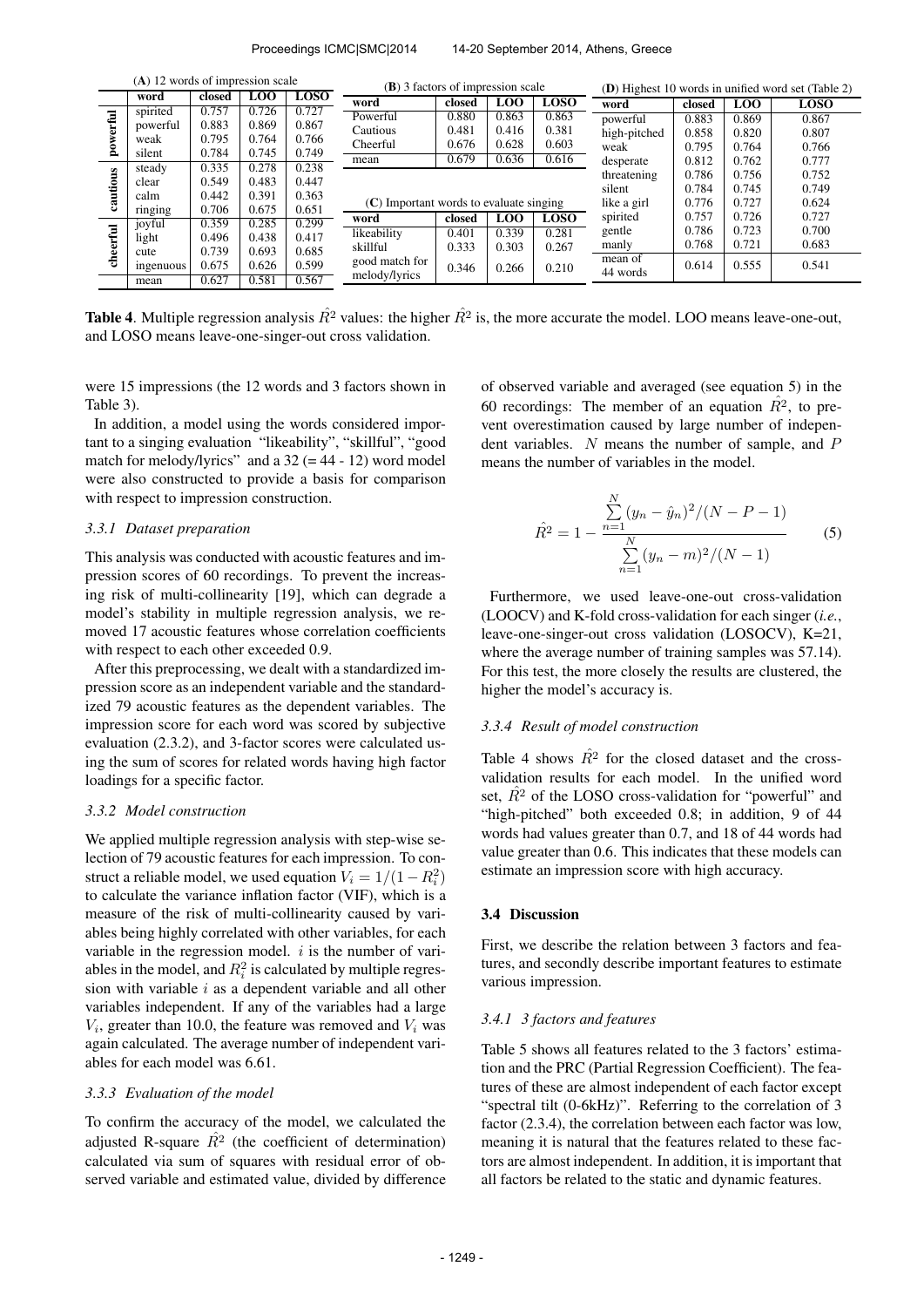| factor   | <b>PRC</b> | feature                                |
|----------|------------|----------------------------------------|
|          | 0.44       | Pitch fluctuation: $M$                 |
|          | $-0.32$    | Local spectral change $(K=1)$ : M      |
|          | $-0.28$    | Sum of the aperiodic component: $M$    |
| Powerful | $-0.25$    | Length of high stability for $F_0$     |
|          | $-0.22$    | Aperiodic component tilt (0-6kHz): SD  |
|          | 0.43       | maximum of vibrato likeliness          |
|          | $-0.35$    | Spectral tilt (0-6kHz): $M$            |
| Cautious | 0.34       | Power fluctuation: $M$                 |
|          | 0.28       | Pitch interval accuracy                |
|          | 0.31       | Spectral tilt (0-6kHz): $M$            |
|          | 0.29       | Spectral change (0-3kHz): SD           |
| Cheerful | 0.13       | Aperiodic component tilt (0-6kHz): $M$ |
|          | 0.11       | Local change of DCT $(K=1)$ : SD       |

**Table 5.** Features related to three factors  $(M \text{ is average})$ and SD is standard deviation of 1 recording) and the PRC.

### *3.4.2 Important features to estimate*

Table 6 shows impression words can be estimated from each feature. "+" in left columns means positive PRC, the higher the features are, the higher are the impression scores are, with "−" indicating an inverse relationship. Important features to estimate various impressions were described below.

Spectral tilt Spectral tilt was calculated with three kinds of bandwidth, and each provided a different impression. Table 6 shows which bandwidth was effective for estimating an impression with each model. The tilt in the range of 0-3kHz contributes to estimate "Powerful", like "high-pitched," "active," and "silent". From this we may gather that the gentler this line's tilt, the higher impression score. In addition, the range of 0-6kHz contribute to attributes such as "cheerful", like "like a girl," and "cute", the range of 0-9kHz contribute to "cordial," "sharp," "cool," and so on.

> However these divided spectral tilts are not independent from each other because of the overlap of spectral envelope in calculation. Therefore, these features may need additional consideration.

- **Pitch interval accuracy in**  $F_0$  This feature is often used as an indicator used for skill evaluation [5]. In this research, it contributes to the impression described by words related to like cautiousness (*e.g.*, "steady" and "cordial") and beauty (e.g., "beautiful" and "clear") (Table 6).
- Vibrato Vibrato is a feature that is effective for evaluating singing skill.

"Vibrato likeliness" is the ratio of vibration in the 5-8 kHz range, and it is corresponded to the degree of similarity to sine wave. Results suggest that the maximum of vibrato likeliness is effective for estimating impressions associated with "beautiful", 'ringing", "firm", and so on (Table 6). In the model of "skillful", only this feature was accepted. Therefore, the likeliness of vibrato is more important than the length of vibrato in the estimation of "skillful." Furthermore, the maximum of vibrato extent contributes to "cordial", so singing with a wide vibrato extent contributes to the impression "cordial".

| <b>Spectral tilt</b>                                                                                                | <b>Vibrato</b>                                                                                                                                                      |  |  |  |  |
|---------------------------------------------------------------------------------------------------------------------|---------------------------------------------------------------------------------------------------------------------------------------------------------------------|--|--|--|--|
| $0 - 3kHz$                                                                                                          | vibrato likeliness                                                                                                                                                  |  |  |  |  |
| active spirited<br>$^{+}$<br>high-pitched<br>$^{+}$<br>calm silent<br>$0 - 6kHz$<br>like a girl cute active<br>$^+$ | steady clear firm<br>$^{+}$<br>ringing beautiful<br>$\hspace{0.1mm} +$<br>relaxed silent<br>$^{+}$<br>(likeability) skillful<br>$^{+}$<br>maximum of vibrato extent |  |  |  |  |
| relaxed powerful ringing<br>$0 - 9kHz$                                                                              | cordial<br>$+$ <sup>1</sup><br>average of vibrato extent                                                                                                            |  |  |  |  |
| cordial sharp<br>cool<br>frank fresh                                                                                | relaxed<br>$+$<br>ratio of vibrato area to all                                                                                                                      |  |  |  |  |
| Pitch interval accuracy                                                                                             | womanly sensitive<br>$^+$<br>like a girl like a boy<br>$\overline{\phantom{0}}$                                                                                     |  |  |  |  |
| Pitch interval accuracy $F_0$                                                                                       | ingenuous acting cute                                                                                                                                               |  |  |  |  |
| steady gentle sensitive<br>beautiful firm relaxed<br>clear cordial womanly                                          | active                                                                                                                                                              |  |  |  |  |

Table 6. Important features to estimate various impressions. "+" in left columns means positive PRC, the higher the features are, the higher are the impression score, with "−" indicating an inverse relationship.



Figure 4. Model accuracy and concordance rate of subjective evaluation (2.3.2). The words in black are included in the 12-word impression scale, the words in color (except for "skillful") are factors, and gray plots indicate other words in the unified word set.

## 3.5 Consideration of gaps in model's accuracy and concordance of human subject

Declines in the accuracy of the models were mainly due to a lack of features and inconsistent scoring in the subjective evaluation. Figure 4 shows the relation between model accuracy and the concordance rate in the subjective evaluation (2.3.2) calculated using the sum of the correlative coefficient for a round robin; the correlation was low  $(r = 0.396)$ . 12 words in impression scale and 3 factors (blue: "powerful," green: "cautious," red: "cheerful") are described in plot and others are plotted in gray color without text. Words with low concordance values (in the lowerleft area of the figure) meant that the impression was interpreted in several different senses by the evaluators. Therefore, to improve the accuracy of these models, we have to be more aware of differences in the understanding of participants, and should try to provide words with more precise meanings. Conversely, words plotted in the higher  $x$ (concordance) and lower  $\hat{R}^2$  (model accuracy) indicate that the models need more appropriate features for the estimation. For example, the concordance value of "skillful" is